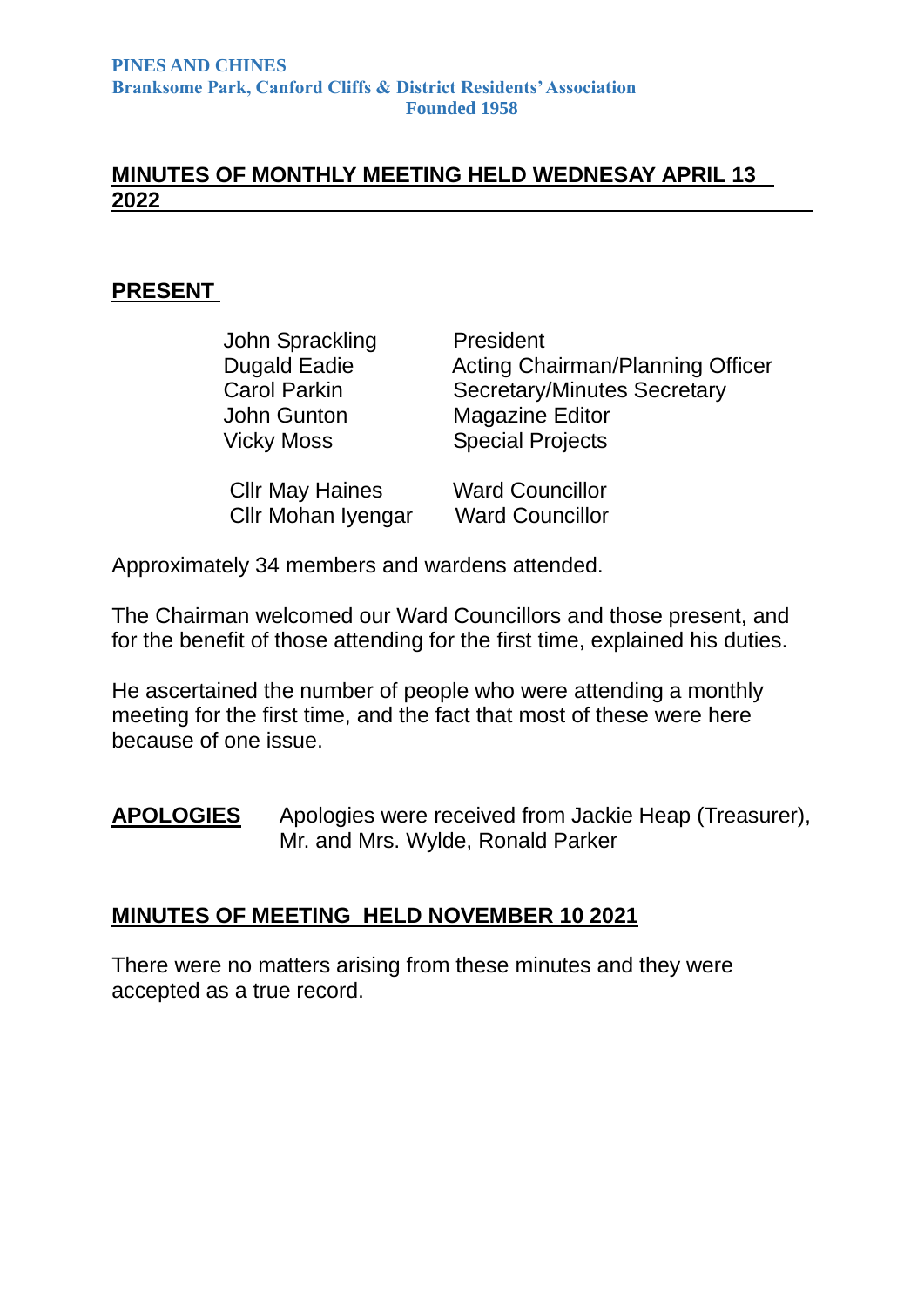# **PLANNING REPORT**

The whole Planning Report for April is on the Pines and Chines website.

The main topic which is of concern to many of our residents is the proposal for Branksome Beach café and bar which will be discussed later in the meeting.

14 Links Road - this has been going on for some time. The application is for the owner of the present house to build a further house in the rear garden of the property. This application is now for a 'bungalow' which supposedly will be less damaging for the neighbours. This is a typical example of site splitting, or garden grabbing, which over-densify the area, and still does not seem appropriate.

13/15 Lindsay Road. – there are only three plots left in Lindsay road with no Planning Applications. This is an 'improved' version of the original proposal. This was for a large block of 25 apartments. It is now 2 blocks of 20 apartments leaving some trees at the front.

4 Canford Crescent - For some time there have been applications to replace one house with a block of flats, or two houses. This is another example of site-splitting which was refused but has now gone to appeal.

28 Bury Road – This has also been going on for several years. The application is for a house to be built on the tennis court. This is unfortunate for the house on Canford Cliffs Road that backs on to it. This application has been refused a number of times and has now gone to appeal.

9 Western Road – this house has a large back garden and there is a track which leads up to Martello Road South. The owner of the house wishes to build another in his back garden, which would be accessed from Martello Road South. This should not be allowed in a conservation area which is presently full of trees, although several trees have already been felled by the owner. This application was refused but has gone to appeal.

We now have a long list of appeals awaiting a visit by a Planning Inspector from Bristol. In the case of refusals then the applicant tries again and it therefore drags on and on.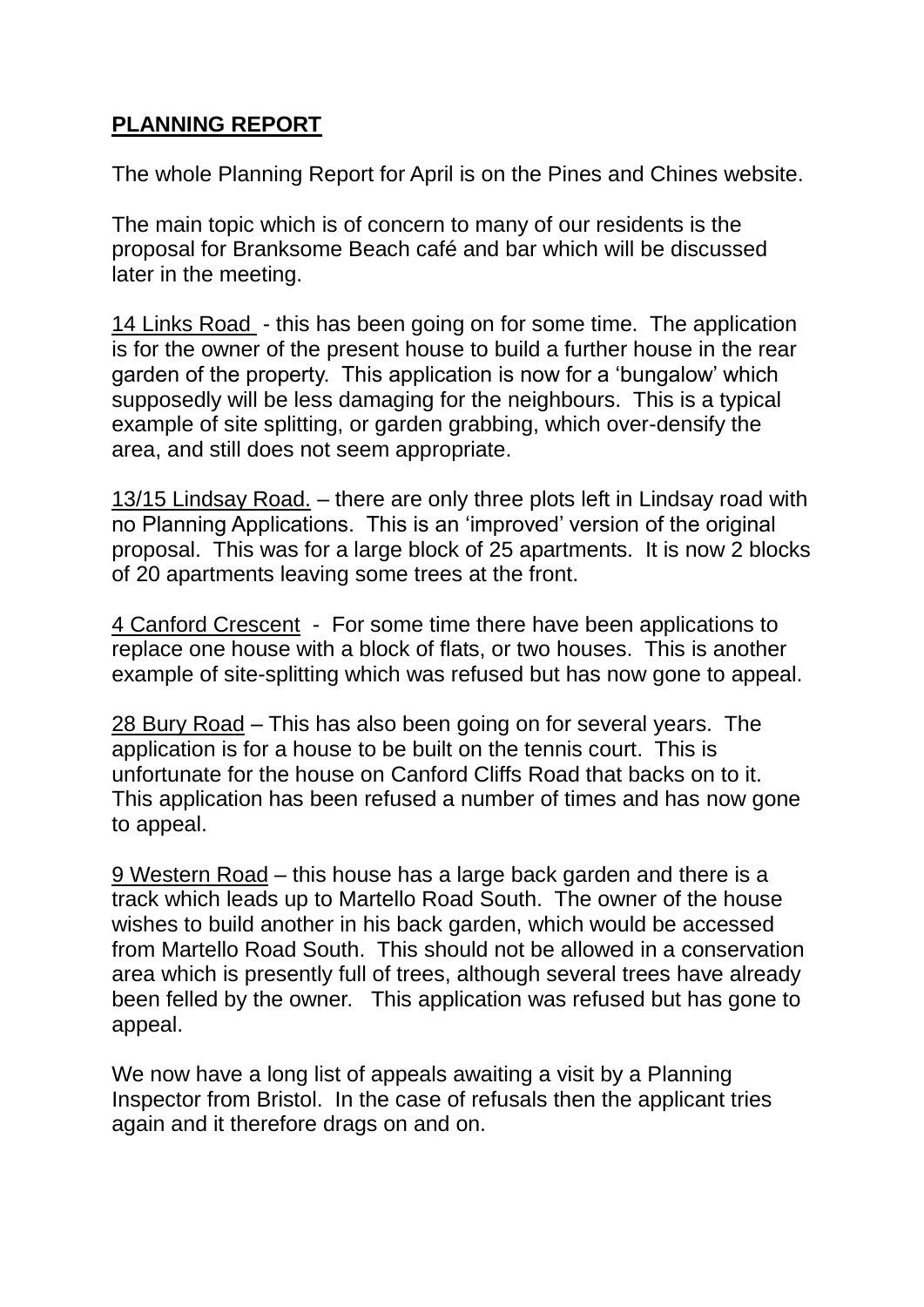Cllr. Iyengar pointed out that there were several refusals by BCP, awaiting a decision after Appeal. Therefore BCP are acting correctly in refusing these unacceptable applications.

### **TREASURER'S REPORT**

As the Treasurer was absent there were no exact figures, but **DE** noted that BPCCRA are solvent.

**DE** pointed out that even though the Santander account was closed several years ago, there were still a number of members who's subscriptions are still paid by SO into Santander.

#### **BEACH ROAD CAR PARK**

BCP's plans for the Beach Road Car Park have been on their Agenda for some time, but were recently taken off for the time being. These plans suddenly appeared on the BCP website again. **Cllr MI** explained that this was a 'computer glitch' and they should not be there. This did not mean to say that the plans had been completely abandoned. There are plans to improve the car park, but there are no details as yet.

**JG** asked if height barriers could be used to prevent traveller incursions this summer. **Cllr MI** replied that the consensus is that the barriers remain as they are, but hopefully police powers will be used more effectively.

### **BEACH HUTS – SPECIAL PURPOSE VEHICLE.**

BCP is selling the BCP owned beach huts to an SPV (Special Purpose Vehicle). This will then enable BCP to take out loans against the expected revenue of the beach huts, something they are not able to do at present. **DE** feels that this could raise problems in the future.

There was a question from the floor as to what was meant by an SPV (Special Purpose Vehicle).Drew Mellor of BCP will hopefully be a speaker at out AGM on May 14<sup>th</sup> at Canford Cliffs Village Hall and will be able to explain its precise meaning.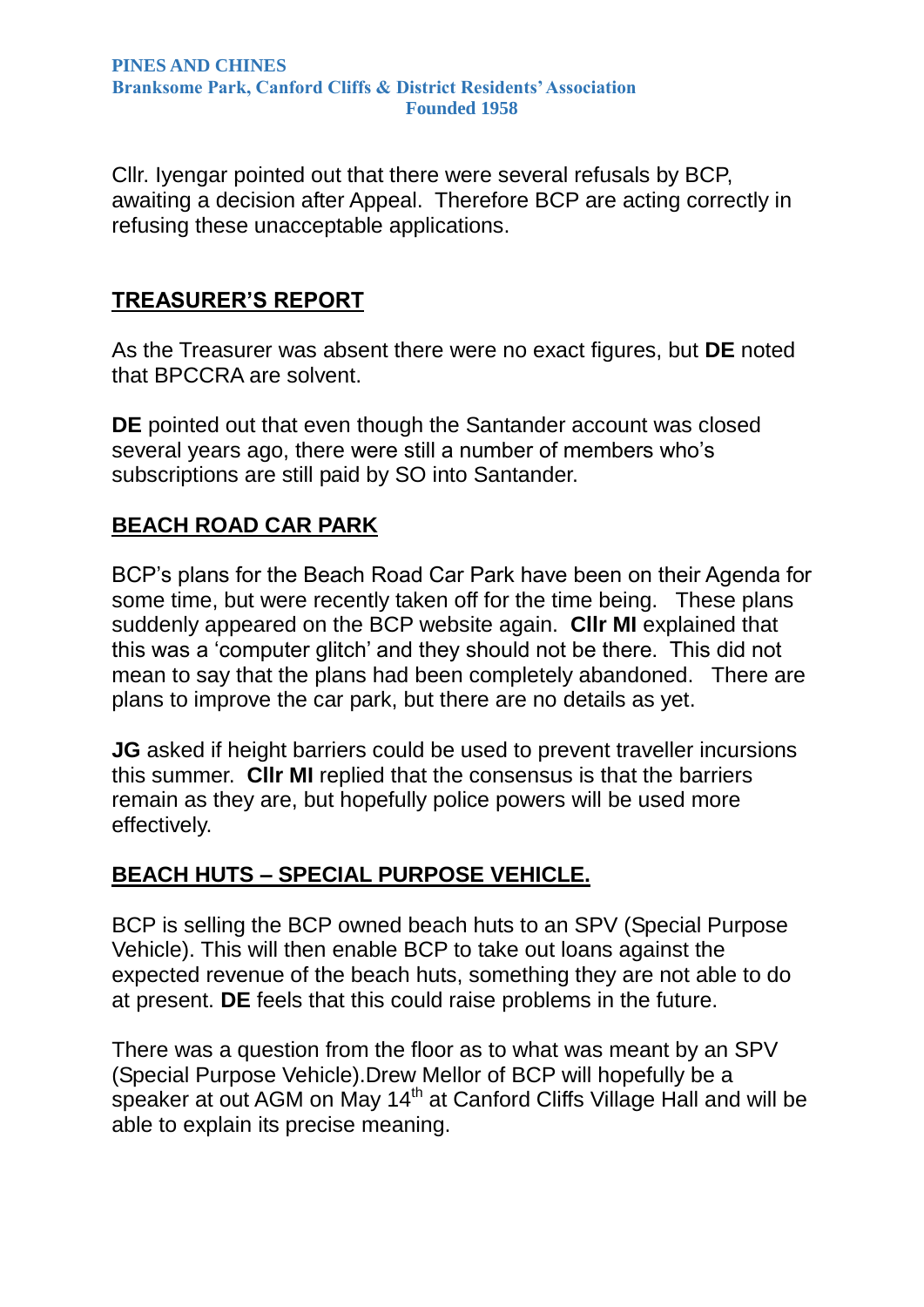Roy Pointer has put forward some questions relating to the beach huts to BCP, to which he hopes to have answers before our AGM.

**Cllr MI** said that an FAQ was going to be on the BCP website.

Mr.Harrison asked how much BCP wanted to borrow. The answer is 54 Million Pounds.

One advantage of this system is that previously Bournemouth, Christchurch and Poole Councils all handled their beach huts differently, whilst under the new system they are all merged together as one.

## **BRANKSOME BEACH CAFÉ ROCKWATER PROJECT.**

The Rockwater Project affects Sandbanks beach as well, but our interest is only in how it affects Branksome beach. The entrepreneur behind Rockwater, Luke Davies, is going to have a meeting with several residents, and **DE** will be attending. Bob Lister of the Beach Hut Assn and Warren Haskins who was present at our meeting will also be attending. Rockwater are telling us that they promise to look after the interests of the residents, but our concern is that they are selling an exciting venue for young people, and the opportunity to buy alcohol and drink it on the beach. This does not seem to equate with our idea of a family beach. **DE** invited Cllr, May Haines to address the meeting.

**Cllr MH** attended a meeting with Luke Davies, the owner of Rockwater, and Lee Wilson who is their Operations Director. At this meeting **Cllr MH** was able to relay all the concerns of the residents who had approached her.

There had been a video clip circulating amongst some people which showed an event that has happened in Hove where Rockwater have a similar project to the one proposed for our area. Mr. Davies had explained to **Cllr MH** that this had been a special event and these would not be happening very often. There will be events, but most of these will be private and will take place in the restaurant.

One problem brought up was car parking as the restaurant will be catering for more than at present. Mr. Davies said that one solution he had been thinking of was to refund customers their car parking fee should they park on Beach Road Car Park for instance.

The intention is to keep the present restaurant for families, although catering for more clients, and use the floor above as a sea food fine dining restaurant.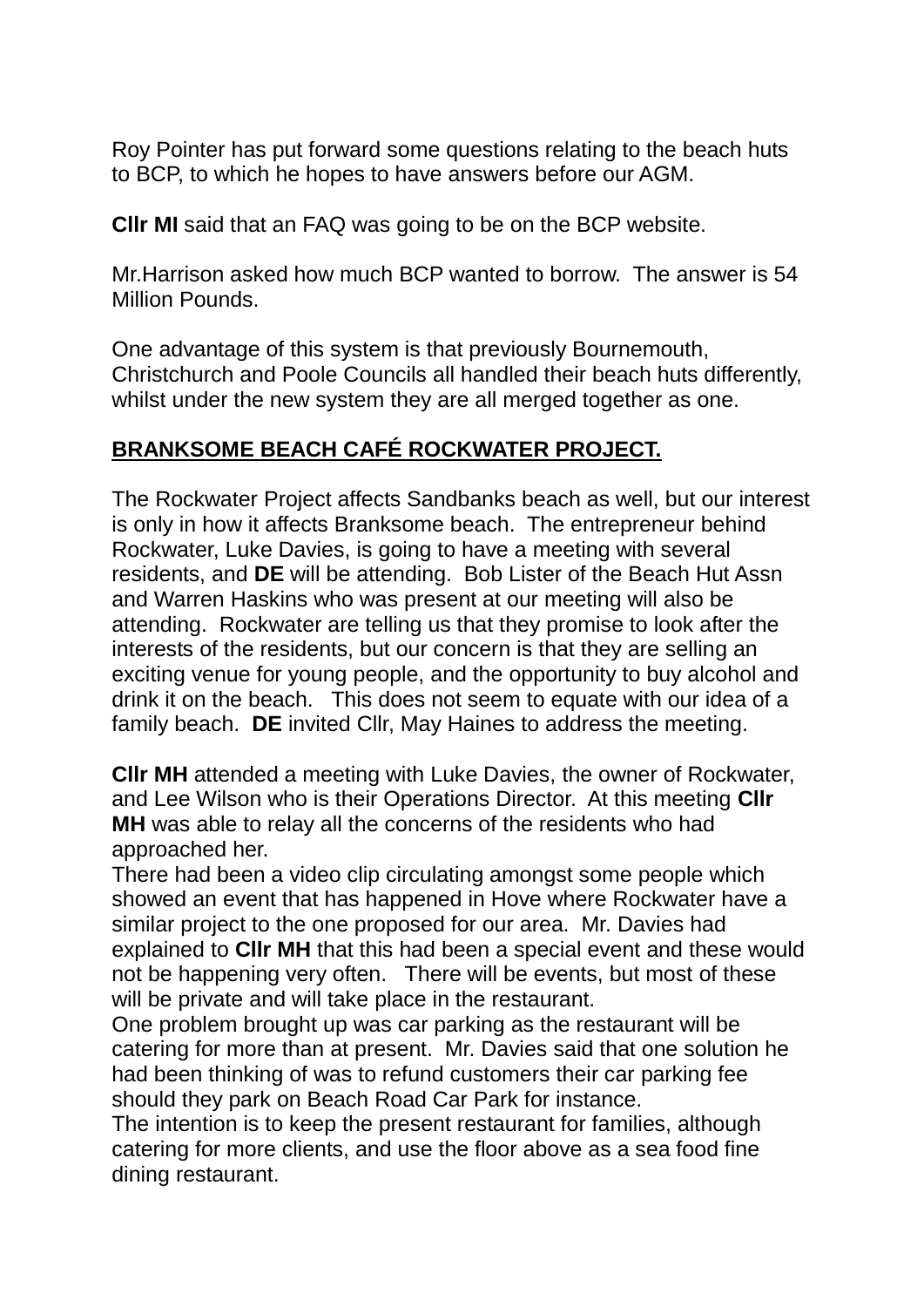There are two applications running in tandem at the moment – one for licensing and the other a planning application for the building. The previous owners of the lease already had a license for alcohol similar to that being asked for by Rockwater. There is also an entertainment licence in place and a licence to play recorded music, but **Cllr MH** still needs to check the daily start and finish times for these licences.

Mr. Hough was concerned that Rockwater would be arranging 'raves' on the beach, and with fast food and alcohol being available they would be taking over the whole area. **Cllr MH** is not aware of this and reiterated that events would be taking place indoors in the restaurant.

Bernadette Macdonald Raggett thinks the whole proposal is a disaster and shouldn't be allowed to happen. The general feeling amongst those objecting to this proposal is that it would be the thin end of the wedge.

In the prospectus issued when Rockwater was raising money to buy the lease, it explicitly says that the plan is to extend the lease and sell it on. Rockwater's plan is to make use of the lease and run a successful business. The problem facing the Assn. and the people of the area is to persuade Rockwater to run a successful business without causing all this stress to the neighbours.

**Cllr MH** stressed that she is only here to pass on what she was told at her meeting with Rockwater, and does not have the answers to all questions. There will be the meeting between Rockwater and several residents next week where they can voice their concerns.

Sally McArthy thinks that the meeting between Rockwater and the residents should have been held several weeks ago and **Cllr MH** was in agreement. **SM** pointed out that she has a transcript of the meeting between Rockwater and the Hove residents which makes it plain that the Rockwater was a business venture and not a 'community hub'. **Cllr MH** said that the consultation period for the licencing application has ended and the meeting to review this licence will be on the  $27<sup>th</sup>$  April. She recommends that those who wrote giving their views in the consultation period should give notice that they would like to attend this meeting and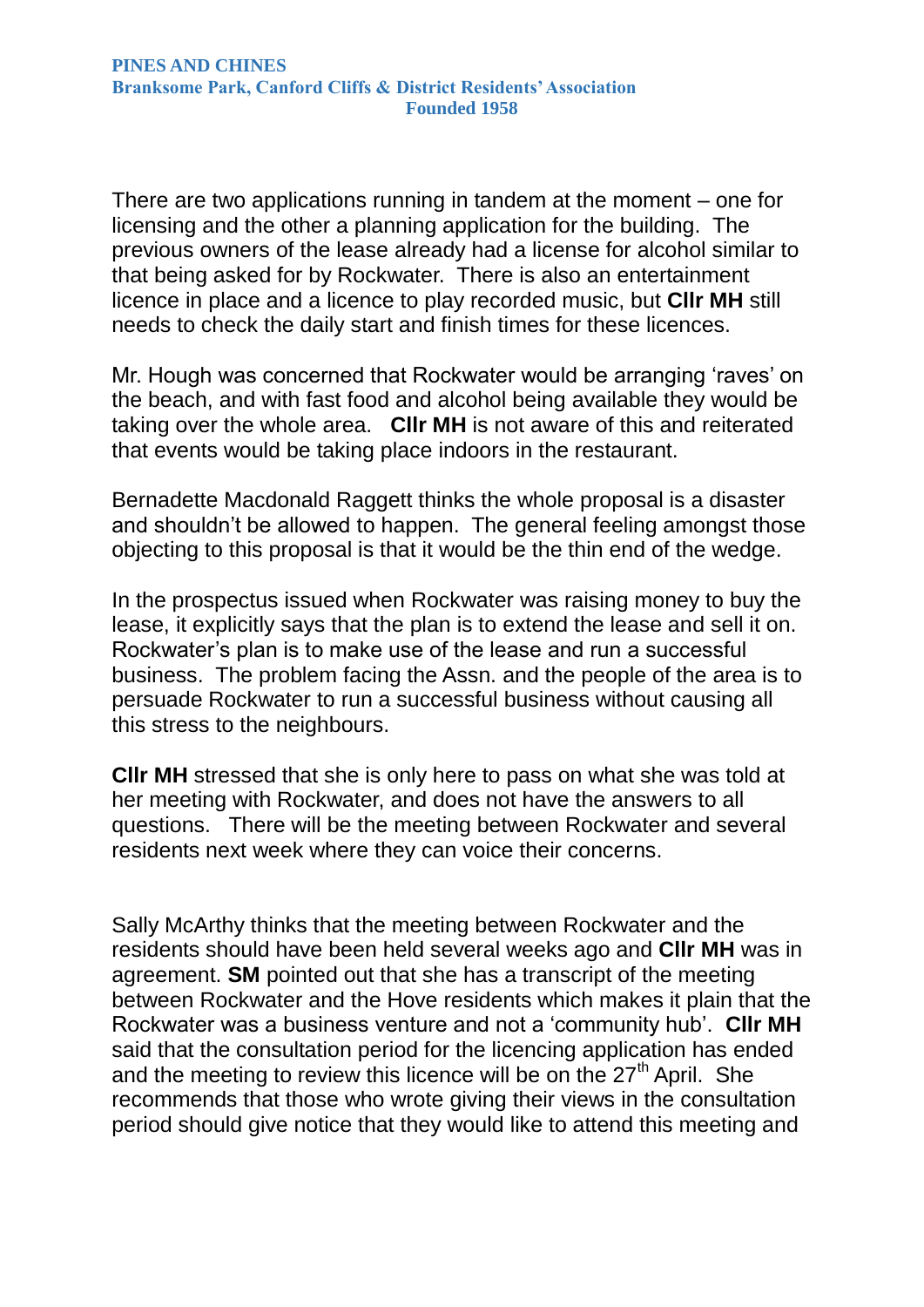speak at it. This will send a strong message that the community have concerns. The same goes for the Planning meeting although there is a limited time for each speaker.

**VM** had concerns with the way the licensing application was displayed to the public during the consultation period – behind fencing and was too small to be seen. She herself asked the builders to re-site it.

There was much general discussion and questions to our Ward Councillors which they answered to the best of their ability. **Cllr MH**  urged those concerned to wait for the outcome of the meeting next week.

Martin McArthy asked BCP not to be complacent about the issues raised.

One concern is the plan to add to the existing heritage building to accommodate seating for 400. This is far above the seating there is at the moment.

**DE** summarised by saying that there was documentation from the Licensing Department saying this was just a transfer from one license holder to another, and the licence actually has a long list of conditions attached to it already. **Cllr MH** said she would obtain a copy. **DE** pointed out the Constitution of our Association states in the aims that one of the duties is to protect the interests of the Residents and another is to maintain good relations with the local Council, and continued by reading aloud the aims of the Assn. Roy Pointer asked if the developers would be able to hold a public meeting.

**DE** thanked everyone for attending.

#### **The AGM of the Association will be on Saturday May 14, at Canford Cliffs Village Hall at 10.30 am. when the speakers will be Drew Mellor, BCP and Sir Robert Symms MP.**

**DE** reminded the meeting that at the AGM we shall be electing a new Executive Committee. At the moment we have some vacancies on the committee which we are anxious to fill. Applicants need to be computer literate and be willing to do administration work.

The positions vacant are Chairman, Vice Chairman, Membership Secretary and Magazine Advertising Manager.